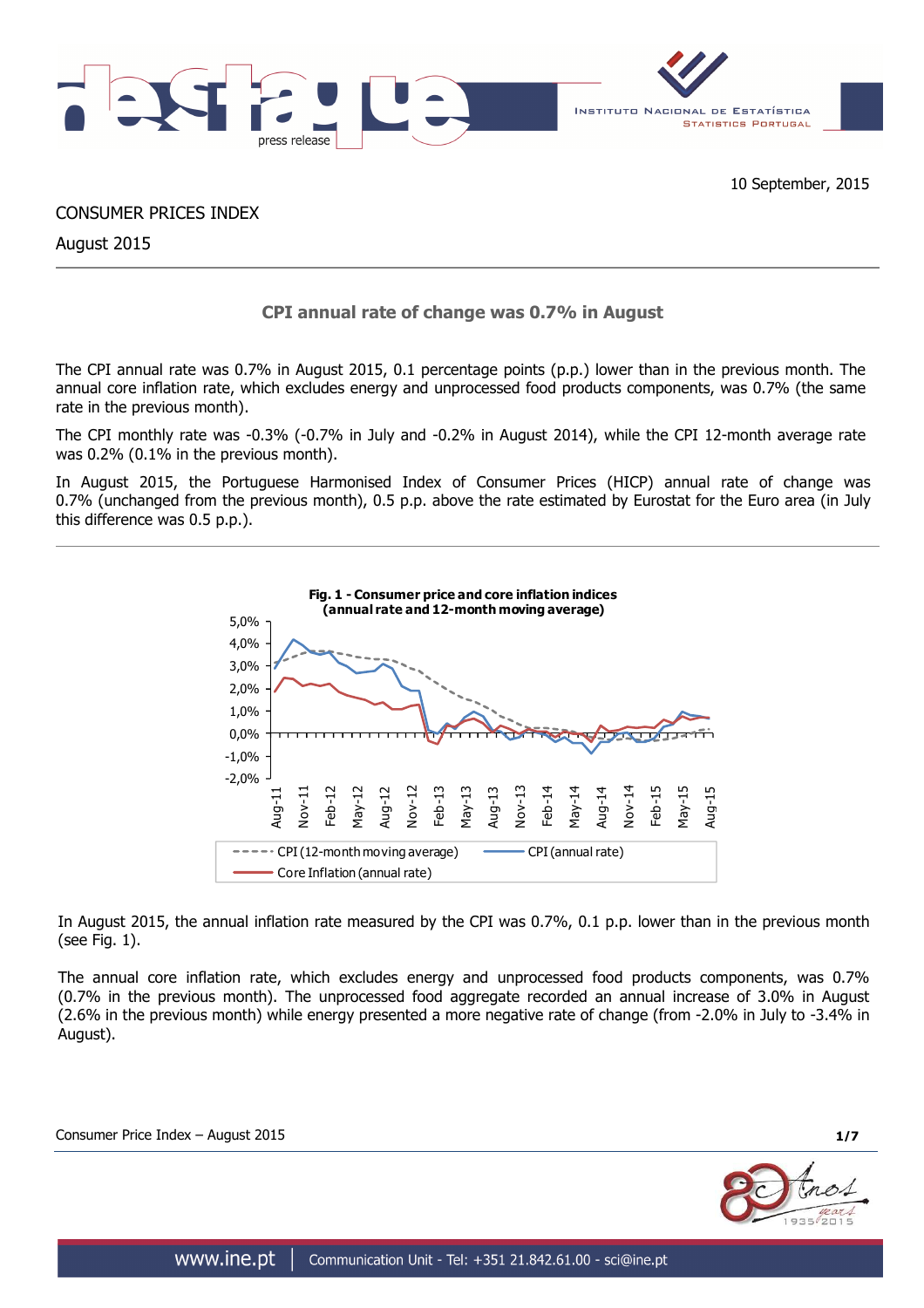



The largest upward pressure on the overall annual rate of change came from increases in the prices of Food and nonalcoholic beverages, Alcoholic beverages and tobacco and Communication while the major downward pressure came from changes in the prices of *Clothing and footwear*, with an annual rate of -2.6% (-2.9% in July), and Transports, with an annual rate of -1.8% (-0.4% in July).

In August, the CPI monthly rate was -0.3% (-0.7% in July and -0.2% in August 2014). As in the previous month, the main downward contribution to this result came from changes in the prices of *Clothing and footwear*. On the opposite side, increases were observed in the prices of Restaurants and Hotels.

The CPI 12-month average rate was 0.2% in August (0.1% in July).

In August 2015, the HICP annual rate was 0.7% (unchanged from the previous month). The HICP monthly rate was -0.1% (the same rate as in August 2014).

In July, the annual rate of change of the Portuguese HICP was 0.5 p.p. higher than the annual rate of change of the Euro area. That difference is estimated to remain unchanged in August 2015.

The HICP 12-month average rate was 0.3% in August (0.2% in July).



# **Housing Rents**

In August 2015 the monthly rate of change of the average value of rents by net area for the whole country was nil (0.1% in the previous month).

The main increase was recorded in the Açores region (0.7%). The main decrease was observed in the Norte region, where the value of rents by net area decreased by 0.1%.

The annual change rate of the housing rents for the whole country was 1.2% in August (1.2% in June). The main increase was observed in the Açores region (5.9%), while the Alentejo region recorded the main decrease (-1.8%).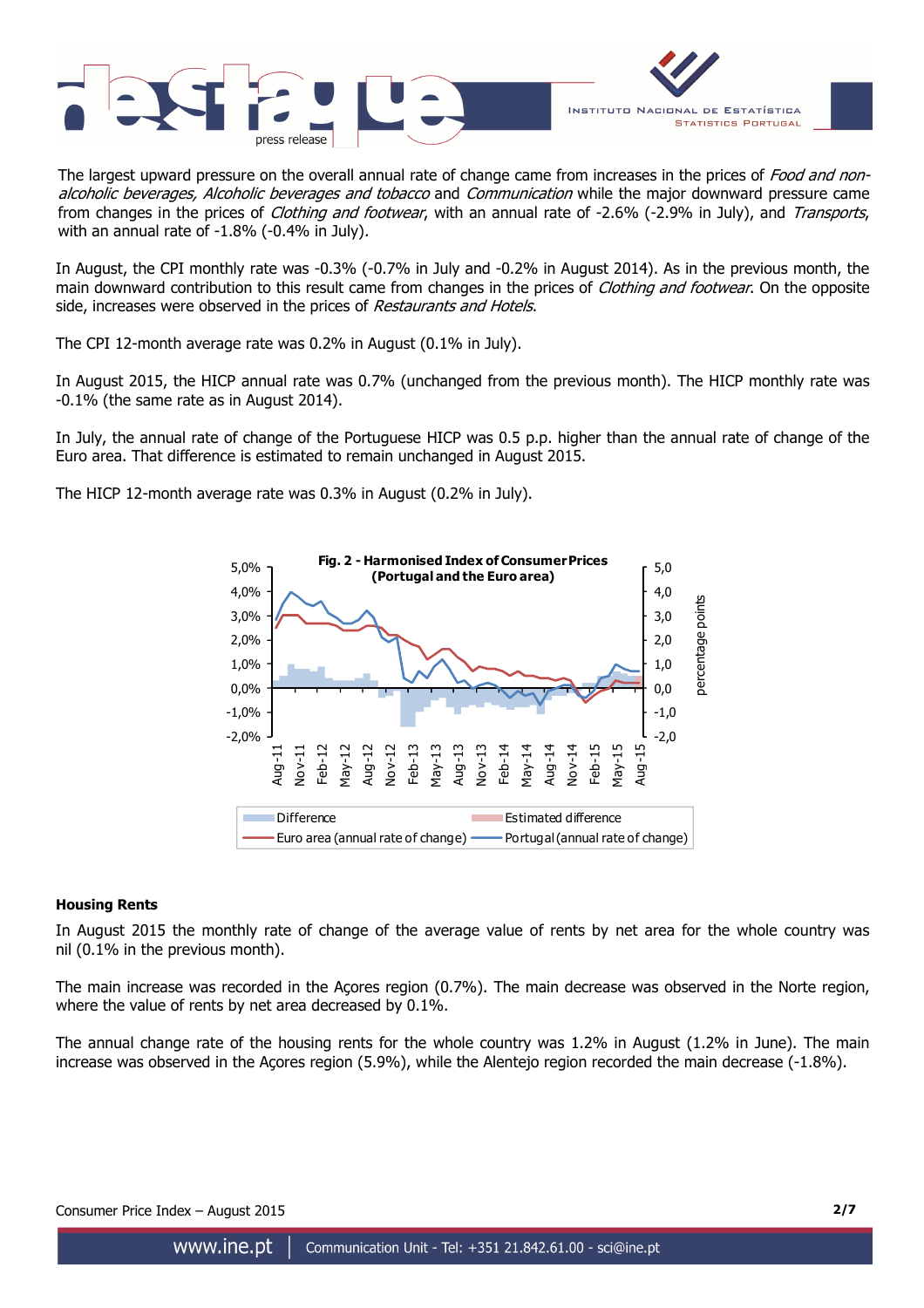



# **Consumer Price Index 2015 – changes due to the annual chaining of the index**

With the publication of the Consumer Price Index (CPI) in January of each year, the expenditure structure and the goods and services included in the basket are updated benefiting from the chaining process.

The weighting structure for the 2015 CPI is based on the households' final monetary consumption expenditure of Portuguese National Accounts at three-digit level of the Classification of Individual Consumption by Purpose (COICOP). These results are valued to December prices of the previous year. Due to the new benchmark of the Portuguese National Accounts there were some relevant changes in the CPI weighting structure compared with the previous year.

This complies with the regulations of the European Commission and Eurostat recommendations for the compilation of the Harmonized Index of Consumer Prices, aiming to ensure the highest quality of the information and the comparability among Member States.

Using information from National Accounts as the primary source ensures the appropriate update of the weights at the aggregated level on an annual basis, reflecting not only price changes but also changes in quantities of goods and services purchased by households. Information from National Accounts, which reflects the integration of several sources, including the Household Budget Survey (HBS), ensures a high degree of consistency with other fundamental variables for economic analysis. National Accounts are compiled using supply and use tables, matching available resources of each product (domestic production and imports) and the respective uses (exports and domestic spending) at a relatively detailed level.

Even though, as the number of products included in the CPI is more detailed than that provided by National Accounts, for more disaggregated levels of expenditure information from the HBS and the Census supplemented by other administrative sources is used, as well as from other surveys conducted by Statistics Portugal. This information is also used for updating the goods and services included in the CPI.

With the access to more detailed and updated information, notably coming from administrative sources, changes in the weighting structure and / or samples were also introduced for cigarettes, natural gas, pharmaceutical products, new cars, motorcycles, highway tolls, airline tickets, telecommunications services, newspapers and periodicals, packages holidays, football and betting and gambling.

The following table presents the CPI weights for 2014 and 2015.

|    | $COICOP1$ divisions                                                   | 2014 weights | 2015 weights |
|----|-----------------------------------------------------------------------|--------------|--------------|
| 01 | Food and non-alcoholic beverages                                      | 211.8        | 215.7        |
| 02 | Alcoholic beverages and tobacco                                       | 37.9         | 41.4         |
| 03 | Clothing and footwear                                                 | 69.4         | 70.9         |
| 04 | Housing, water, electricity, gas and other fuels                      | 91.3         | 96.5         |
| 05 | Furnishings, household equipment and routine maintenance of the house | 64.0         | 65.0         |
| 06 | Health                                                                | 72.0         | 61.0         |
| 07 | Transport                                                             | 126.5        | 134.3        |
| 08 | Communication                                                         | 36.3         | 36.9         |
| 09 | Recreation and culture                                                | 79.4         | 76.9         |
| 10 | Education                                                             | 15.7         | 17.8         |
| 11 | Restaurants and hotels                                                | 90.8         | 82.7         |
| 12 | Miscellaneous goods and services                                      | 105.0        | 100.9        |
| 00 | <b>All items</b>                                                      | 1000         | 1000         |

 $1$  COICOP – Classification Of Individual Consumption by Purpose

Consumer Price Index – August 2015 **3/7**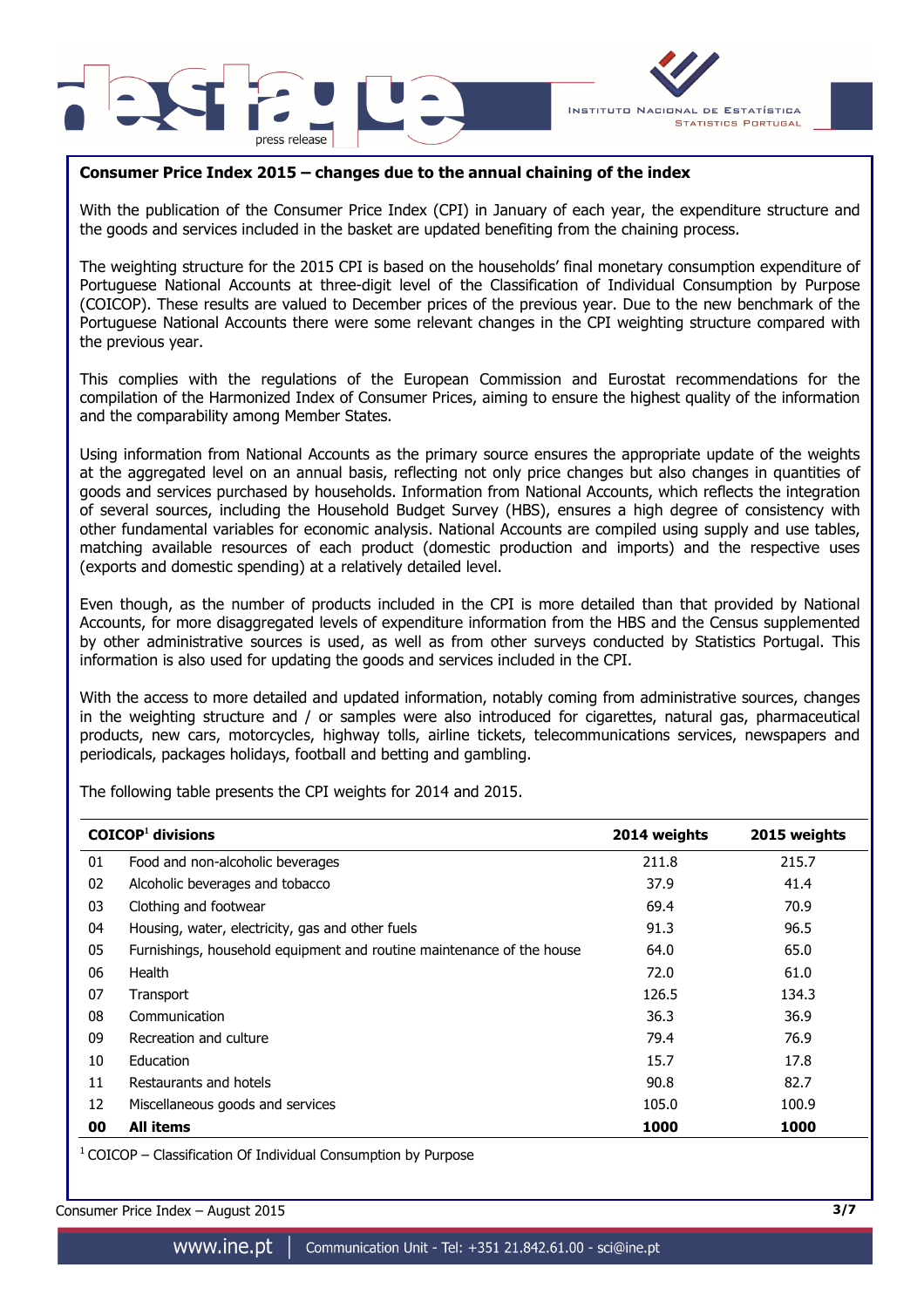



# **Consumer Price Index**

I

The Consumer Price Index (CPI) measures the change over time of the prices of a certain basket of goods and services bought by a "typical" consumer. The CPI has been designed to capture price changes and not to measure price levels.

The CPI is updated every year with the most recent information on prices and quantities. The 2015 CPI weighting structure and the sample of goods and services included in the basket are a result of the combination of three fundamental sources of information: results of the Portuguese National Accounts complemented with the Household Budget Survey and the Census for more detailed levels of expenditure. Administrative data is also used.

The CPI is compiled through the aggregation of seven regional price indexes and the goods and services included in the index are grouped according to the COICOP classification.

## **Table 1: CPI - COICOP<sup>1</sup> Divisions**

| 01 | Food and non-alcoholic beverages                                      | 07 | <b>Transports</b>                |
|----|-----------------------------------------------------------------------|----|----------------------------------|
| 02 | Alcoholic beverages and tobacco                                       | 08 | Communications                   |
| 03 | Clothing and footwear                                                 | 09 | Recreation and culture           |
| 04 | Housing, water, electricity, gas and other fuels                      | 10 | Education                        |
| 05 | Furnishings, household equipment and routine maintenance of the house | 11 | Restaurants and hotels           |
| 06 | Health                                                                | 12 | Miscellaneous goods and services |
|    | $\cdots$<br>$\cdots$<br>$\sim$                                        |    |                                  |

<sup>1</sup> COICOP: Classification Of Individual Consumption by Purpose

### **Monthly rate**

The monthly rate is the change in the index of a certain month compared with the index of the previous month expressed as a percentage. Although up-to-date, this measure can be affected by seasonal and other effects.

#### **Annual rate**

The annual rate is the change in the index of a certain month compared with the index of the same month in the previous year expressed as a percentage. In the presence of a stable seasonal pattern, seasonal effects do not influence this measure.

#### **12-month average rate**

The 12-month average rate is the change in the average index of one year compared with the average index of the previous year expressed as a percentage. This moving average is less sensitive to transient changes in prices.

#### **Core inflation index (all items CPI excluding unprocessed food and energy products)**

The core inflation index is compiled by excluding the prices of unprocessed food and energy products from the all items CPI. The primary objective of this index is to capture the underlying inflation pressures in the economy.

#### **Harmonised Index of Consumer Prices**

The Harmonised Index of Consumer Prices (HICP) is compiled in each member state of the European Union for the purposes of inflation comparisons across EU countries, as required by the Treaty on European Union'. This index plays an important role as a guideline for the achievement of the European System of Central Banks primary objective: price stability. In 1998, the European Central Bank adopted the HICP as "the most appropriate price measure" for its definition of price stability in the Euro area<sup>2</sup>.

The current HICP (2005 = 100) is produced in each Member State following a harmonized methodology developed by experts in the field of price statistics, under the Eurostat's "Price Statistics Working Group". From the methodological point of view, there are no major differences between the HICP and CPI. However, the different scope of coverage leads to differences in the weighting structure, mainly in Restaurants and hotels. This is mostly an effect of the inclusion of non-residents expenditure ("tourists") in the HICP and the corresponding exclusion from the CPI.

Additional information on the methodology of the HICP can be found on the Eurostat website at http://ec.europa.eu/eurostat/web/hicp/overview.

\_\_\_\_\_\_\_\_\_\_\_\_\_\_\_\_\_\_\_\_\_ 1 - Article 109j and protocol on the convergence criteria referred to in that article.

2 - "A stability oriented monetary policy strategy for the ESCB". ECB press notice released on 13 October 1998.

Consumer Price Index – August 2015 **4/7**

www.ine.pt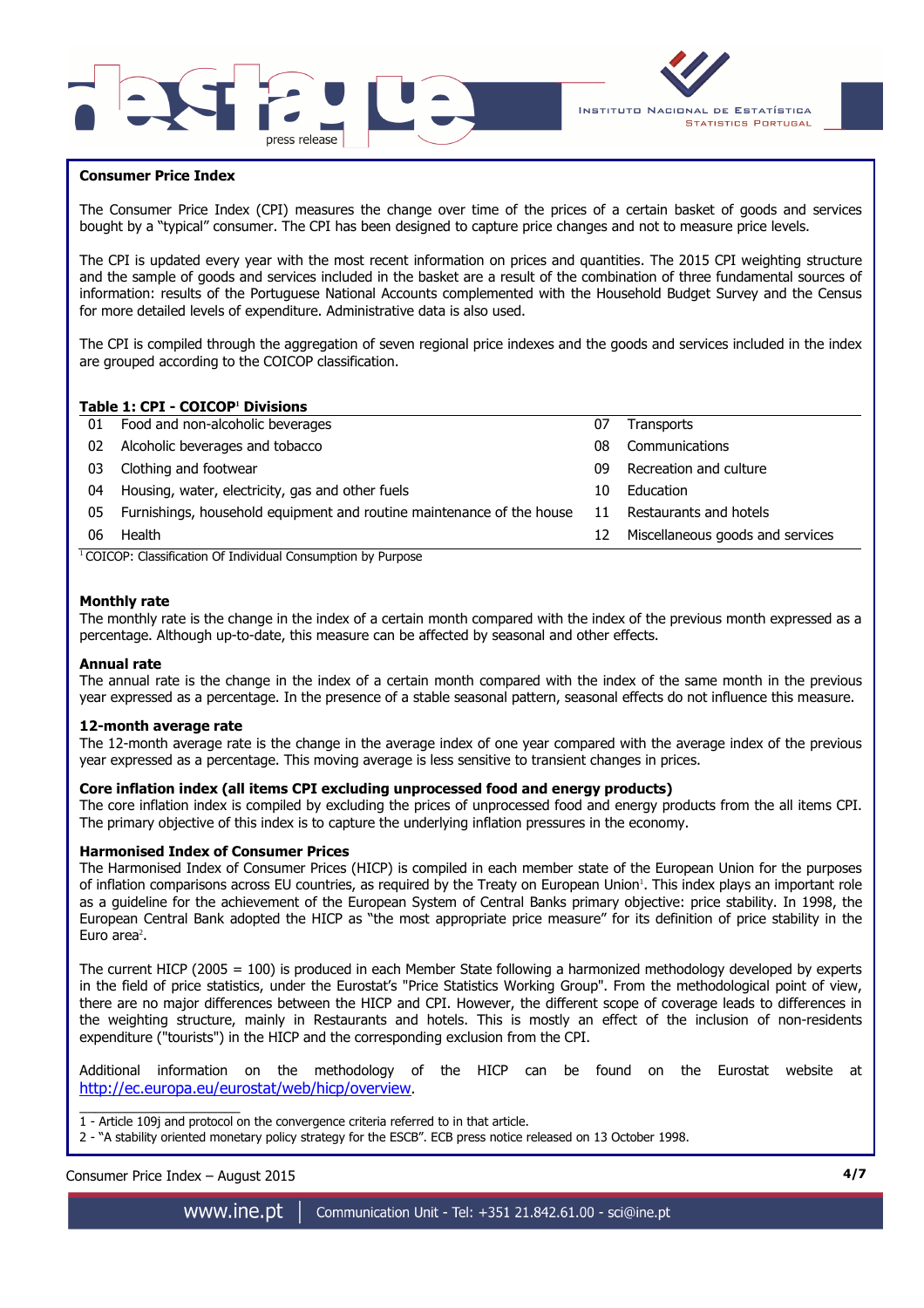



# **Table 2: CPI and HICP 2015 weighting structure**

|    | $COICOP1$ divisions                                                   | <b>CPI</b> | <b>HICP</b> |
|----|-----------------------------------------------------------------------|------------|-------------|
| 01 | Food and non-alcoholic beverages                                      | 215.7      | 208.2       |
| 02 | Alcoholic beverages and tobacco                                       | 41.4       | 40.6        |
| 03 | Clothing and footwear                                                 | 70.9       | 71.9        |
| 04 | Housing, water, electricity, gas and other fuels                      | 96.5       | 91.7        |
| 05 | Furnishings, household equipment and routine maintenance of the house | 65.0       | 63.5        |
| 06 | Health                                                                | 61.0       | 58.8        |
| 07 | Transport                                                             | 134.3      | 132.9       |
| 08 | Communication                                                         | 36.9       | 35.1        |
| 09 | Recreation and culture                                                | 76.9       | 64.9        |
| 10 | Education                                                             | 17.8       | 16.9        |
| 11 | Restaurants and hotels                                                | 82.7       | 119.2       |
| 12 | Miscellaneous goods and services                                      | 100.9      | 96.3        |
| 00 | All items                                                             | 1000       | 1000        |

<sup>1</sup> COICOP: Classification Of Individual Consumption by Purpose.

# **Presentation of data and rounding rules**

Since the release of the January 2013 CPI indices are published with base 100 in the year 2012.

Due to rounding procedures, those indices may not reproduce exactly the published rates of change. However, it should be noted that the published rates prevail.

In this press release the descriptive analysis is based on rounded values to one decimal.

#### **Next press release**

The September 2015 CPI/HICP will be released on October 12<sup>th</sup> 2015.

Consumer Price Index – August 2015 **5/7**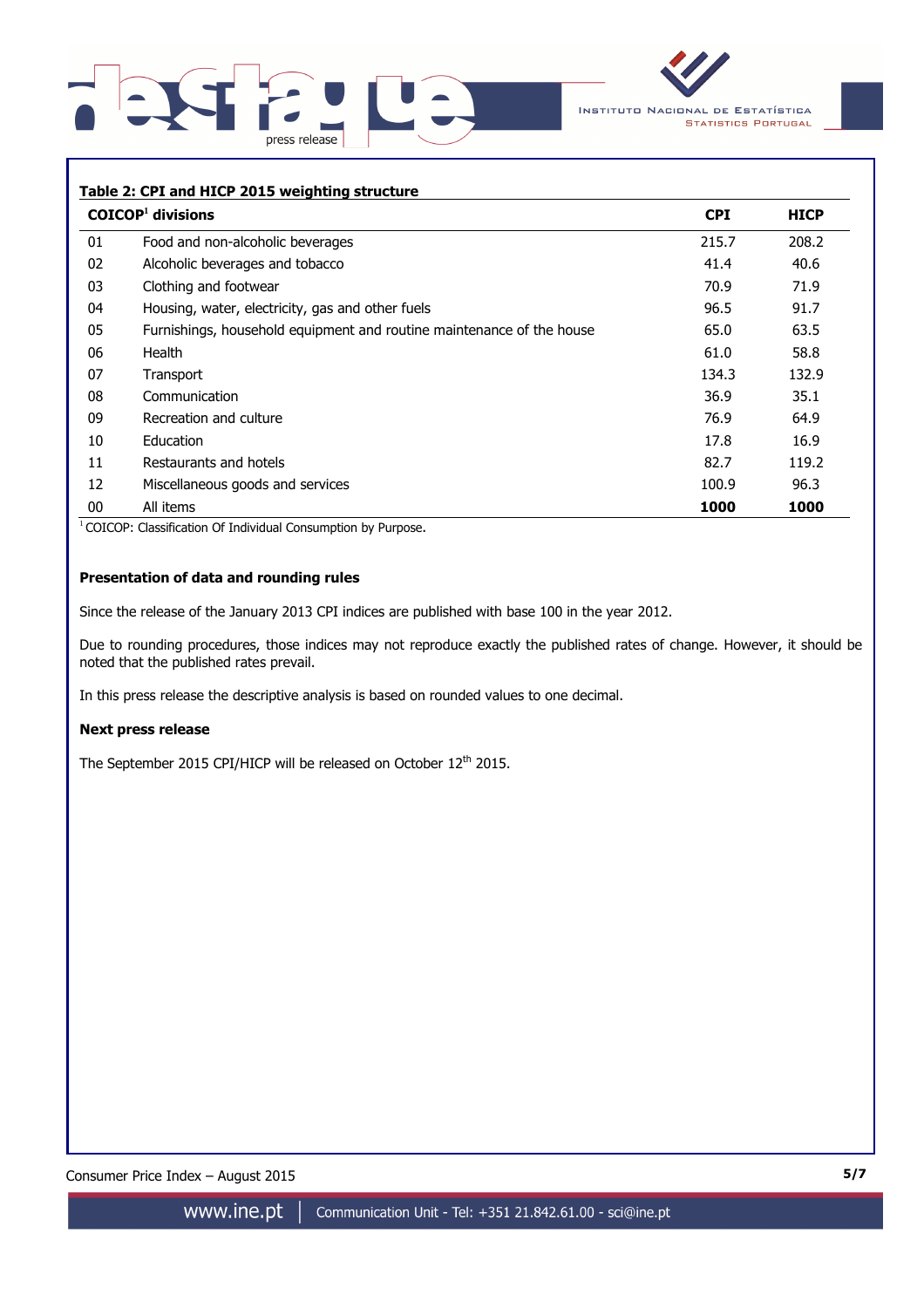

CPI rate of change (index division and all items CPI) **Annex:All-items** Index divisions $(1)$ **CPI**  $01$  $02$  $03$  $04$  $0<sub>5</sub>$ 06  $\overline{07}$ 08 09  $10$  $\overline{11}$  $\overline{12}$ Annual average rate 2012 3.20 4.74  $-5.24$ 8.72  $-0.47$ 0.35 3.27  $0.46$ 0.91 1.50 4.47 1.11 2.77  $-2.32$ 2013 1.94 4.05  $-3.31$ 2.15  $-0.51$ 1.49 0.45 1.65  $-0.61$ 0.27  $0.41$ 1.18 2014  $-1.34$ 3.09  $-2.11$ 2.22  $-0.38$ 0.66  $-1.20$ 1.10  $-1.49$  $0.43$ 0.97  $-0.46$  $-0.28$ Annual rate 2013 August 2.94 3.30  $-2.86$ 1.84  $-0.73$ 3.47  $-1.77$ 0.78  $-0.63$ 1.47 2.04  $-1.48$  $0.15$ September 1.90 3.51  $-2.12$ 1.44  $-0.54$ 3.53  $-3.68$ 0.85  $-0.07$ 1.45 1.56  $-1.02$  $0.12$ October  $0.48$ 4.15  $-2.80$ 1.09  $-0.76$  $3.19$  $-4.05$  $-0.49$ 0.39  $-0.98$  $-0.25$ 1.14 1.11 November 0.53 4.48  $-3.08$ 1.13  $-0.96$ 3.00  $-3.47$ 1.57  $-0.68$ 0.33 0.70  $-0.99$  $-0.15$ December 4.27  $-2.65$ 0.94 3.00  $-0.54$ 1.55 0.55  $-0.81$  $0.20$ 0.61  $-1.10$  $-1.03$ 0.31  $0.20$  $0.29$  $-0.44$ 2014 January 4.26  $-2.63$ 2.15  $-1.18$ 1.37  $-1.38$ 3.39  $-1.40$  $0.61$ 0.06 February  $-0.05$  $3.71$  $-2.26$ 2.27  $-1.00$ 1.01  $-1.89$ 2.45  $-0.95$ 0.36 0.63  $-0.39$  $-0.08$  $-0.42$ 2.22  $-1.02$ 2.10  $-0.92$ 0.78  $-3.08$ 1.98 0.40  $0.17$  $-0.43$  $-0.37$ March  $-1.48$ April  $-0.93$ 2.36  $-1.82$ 2.10  $-0.91$  $0.16$ 0.26 1.61  $-1.33$ 0.46  $0.13$  $-0.70$  $-0.14$  $-2.33$  $-0.83$ 0.29  $-0.52$  $-0.72$  $-0.44$ May 2.14  $-1.65$ 2.15 1.58  $-1.18$  $0.41$ 0.65 June  $-2.53$ 2.88  $-1.45$ 2.32  $-1.00$ 0.74  $0.15$ 0.36  $-1.80$ 0.40 0.62  $-0.63$  $-0.42$ July  $-3.05$  $3.11$  $-7.45$ 2.15  $-0.77$ 0.81  $0.09$ 0.37  $-1.94$ 0.36 0.84 0.22  $-0.87$ August  $-3.17$ 3.38  $-0.67$ 2.18  $-0.34$  $0.71$ 0.58 0.39  $-0.99$ 0.37 1.28  $-0.24$  $-0.36$ September  $-2.19$ 3.70  $-0.98$ 2.34  $-0.60$ 0.81  $-1.09$  $-0.14$  $-2.41$ 0.37 1.94  $-0.63$  $-0.37$  $-0.63$ 2.62 0.72 0.39  $-1.39$  $-0.70$  $0.00$ October 3.17  $-2.20$ 0.68  $-1.46$ 0.57 1.63 November  $-0.53$  $3.13$  $-1.63$ 2.40 1.15 0.46  $-1.84$ 0.27  $-1.72$ 0.57 1.44  $-0.42$  $0.02$ December  $-0.38$ 3.09  $-1.84$ 1.92 1.12 0.32  $-4.38$ 0.28  $-1.24$ 0.60 1.64  $-0.48$  $-0.36$  $-0.13$ 3.09  $-1.48$ 1.05 0.99 0.34  $-4.21$ 1.19  $-1.32$ 0.60 1.34  $-0.55$  $-0.39$ 2015 January  $0.01$  $3.19$  $0.20$ 0.84 0.65  $-2.78$ 2.80 1.78  $-0.85$ February  $-1.84$  $-1.52$ 0.60  $-0.21$ March 0.29 2.60  $-1.99$ 0.32 0.76 0.59  $-0.26$ 3.63  $-0.93$ 0.54 1.98  $-0.61$ 0.31 April 1.18 4.04  $-2.44$ 0.50 0.64 0.50  $-1.40$ 3.55  $-1.40$ 0.49 1.89  $-0.02$ 0.40 May 2.07 5.07  $-2.54$ 0.48 0.60 0.56 1.04 3.58  $-0.82$ 0.50 1.57  $-0.02$ 0.95 June 1.95 4.91  $-3.44$ 0.62 0.78 0.49  $-0.20$ 4.90  $-0.53$ 0.51 1.54 0.02 0.80 1.53 0.34 July 4.97  $-2.86$  $0.24$ 1.15  $-0.42$ 4.98  $-0.48$ 0.59 1.43  $0.41$ 0.77 1.71 4.36  $-2.65$  $0.05$ 1.14 0.47  $-1.83$ 4.96  $-0.42$ 0.58 1.51 1.08 0.66 August **Symbols:** f estimated Po provisional x not available Note: (1) The names of the divisions are given in the explanatory notes.

Source: INE - Portugal

Consumer Price Index – August 2015 **6/7**

www.ine.pt Communication Unit - Tel: +351 21.842.61.00 - sci@ine.pt